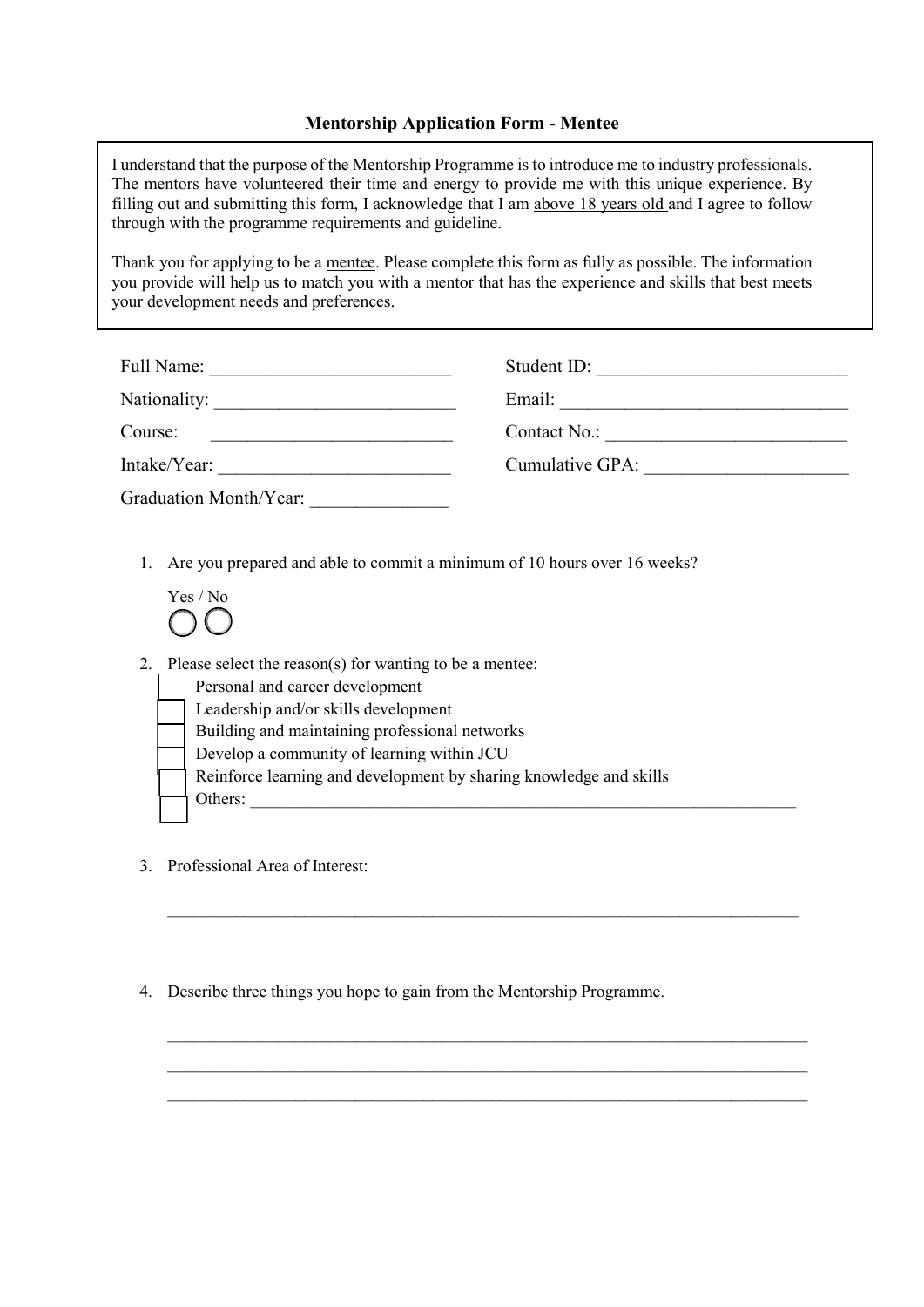|    | 5. Describe your career goals.                                                            |
|----|-------------------------------------------------------------------------------------------|
|    |                                                                                           |
|    |                                                                                           |
|    |                                                                                           |
| 6. | What do you expect to take away from your mentorship experience?                          |
|    |                                                                                           |
|    |                                                                                           |
|    |                                                                                           |
|    |                                                                                           |
|    | 7. Please share your top five values (core characteristics, what do you value the most?). |
|    |                                                                                           |
|    |                                                                                           |
|    |                                                                                           |

8. Please submit a latest copy of your resume along with this application form.

### **Applicant Declaration**

By submitting this application, I acknowledge that any personal information supplied to JCU Singapore is done so voluntarily to facilitate the processing of this application. I further acknowledge that the information provided by me, is to the best of my knowledge both true and correct, and I understand that any incorrect or inaccurate information or documentation submitted may affect the manner in which JCU Singapore Student Careers Office processes my application to be a mentee.

| Signature:                |  |
|---------------------------|--|
| Name:                     |  |
| <b>Student ID Number:</b> |  |
| Date:                     |  |